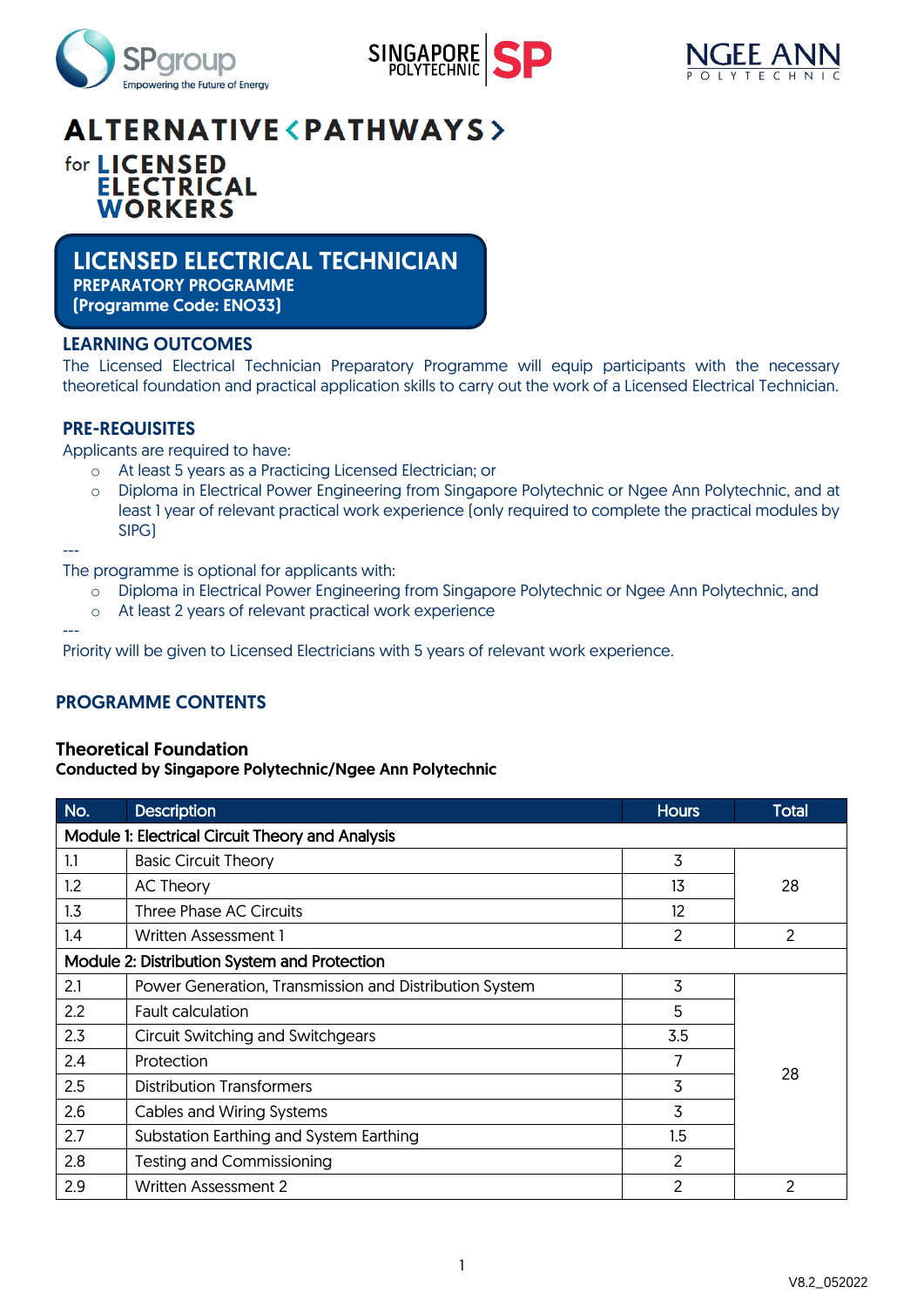





| No.                                | <b>Description</b>                                          | <b>Hours</b>   | <b>Total</b>   |  |  |
|------------------------------------|-------------------------------------------------------------|----------------|----------------|--|--|
| Module 3: Electrical System Design |                                                             |                |                |  |  |
| 3.1                                | Electricity Distribution System & Related Regulations       | 6              |                |  |  |
| 3.2                                | <b>Characteristics and Selection of Protective Devices</b>  | 9              |                |  |  |
| 3.3                                | Design of Residential Electrical Installation               | 9              |                |  |  |
| 3.4                                | Design of Industrial and Commercial Electrical Installation | 6.5            |                |  |  |
| 3.5                                | <b>Standby Generators</b>                                   | 3              | 56             |  |  |
| 3.6                                | Inspection and Testing                                      | 3              |                |  |  |
| 3.7                                | Temporary Electrical installation                           | 6              |                |  |  |
| 3.8                                | Earthing System                                             | 1.5            |                |  |  |
| 3.9                                | Grid-connected PV System                                    | 9              |                |  |  |
| 3.10                               | <b>EV Charging System</b>                                   | 3              |                |  |  |
| 3.11                               | <b>Written Assessment 3</b>                                 | $\overline{2}$ | $\overline{2}$ |  |  |
|                                    | Module 4: Electrical Machines and Control                   |                |                |  |  |
| 4.1                                | Single-phase and Three Phase Transformers                   | 2.5            |                |  |  |
| 4.2                                | Induction and DC Motors                                     | 3              |                |  |  |
| 4.3                                | Synchronous Motors & Generators                             | 3              |                |  |  |
| 4.4                                | Semiconductor Devices for Motor Control                     | $\overline{3}$ | 21             |  |  |
| 4.5                                | DC & AC Drives                                              | 5              |                |  |  |
| 4.6                                | <b>Motor Starters</b>                                       | 4.5            |                |  |  |
| 4.7                                | <b>Written Assessment 4</b>                                 | $\overline{2}$ | $\overline{2}$ |  |  |
|                                    |                                                             | Total          | 141            |  |  |

# Practical Application

#### Conducted by Singapore Institute of Power and Gas

| No.                                              | <b>Description</b>                                                                             | <b>Hours</b>   | <b>Total</b> |  |  |
|--------------------------------------------------|------------------------------------------------------------------------------------------------|----------------|--------------|--|--|
| <b>Module 5: Safety and Connection Process</b>   |                                                                                                |                |              |  |  |
| 5.1                                              | Safety & Licensing Requirements                                                                | $\overline{7}$ |              |  |  |
| 5.2                                              | The Supply Connection Process                                                                  | 3.5            | 11           |  |  |
| 5.3                                              | Assessment                                                                                     | 0.5            |              |  |  |
|                                                  | Module 6: Commercial and Industrial Low Voltage Installation                                   |                |              |  |  |
| 6.1                                              | Design for Commercial and Industrial Low Voltage Installation                                  | 14             |              |  |  |
| 6.2                                              | Distribution Switchboard Maintenance for Commercial and<br>Industrial Low Voltage Installation |                | 22           |  |  |
| 6.3                                              | Assessment                                                                                     |                |              |  |  |
|                                                  | <b>Module 7: Testing Methods</b>                                                               |                |              |  |  |
| 7.1                                              | Inspection & Testing of Installations up to 500 kVA                                            | 14             |              |  |  |
| 7.2                                              | Commissioning of Switchboard up to 500kVA                                                      | 7              | 22           |  |  |
| 7.3                                              | Assessment                                                                                     |                |              |  |  |
| Module 8: HV Switching Operations and Procedures |                                                                                                |                |              |  |  |
| 8.1                                              | <b>Protection Scheme</b>                                                                       | 3.5            |              |  |  |
| 8.2                                              | Operation and Maintenance of Distribution Transformer                                          | 3.5            |              |  |  |
| 8.3                                              | <b>Switching Operations and Procedures</b>                                                     | 3.5            | 11           |  |  |
| 8.4                                              | Assessment                                                                                     | 0.5            |              |  |  |
|                                                  |                                                                                                | Total          | 66           |  |  |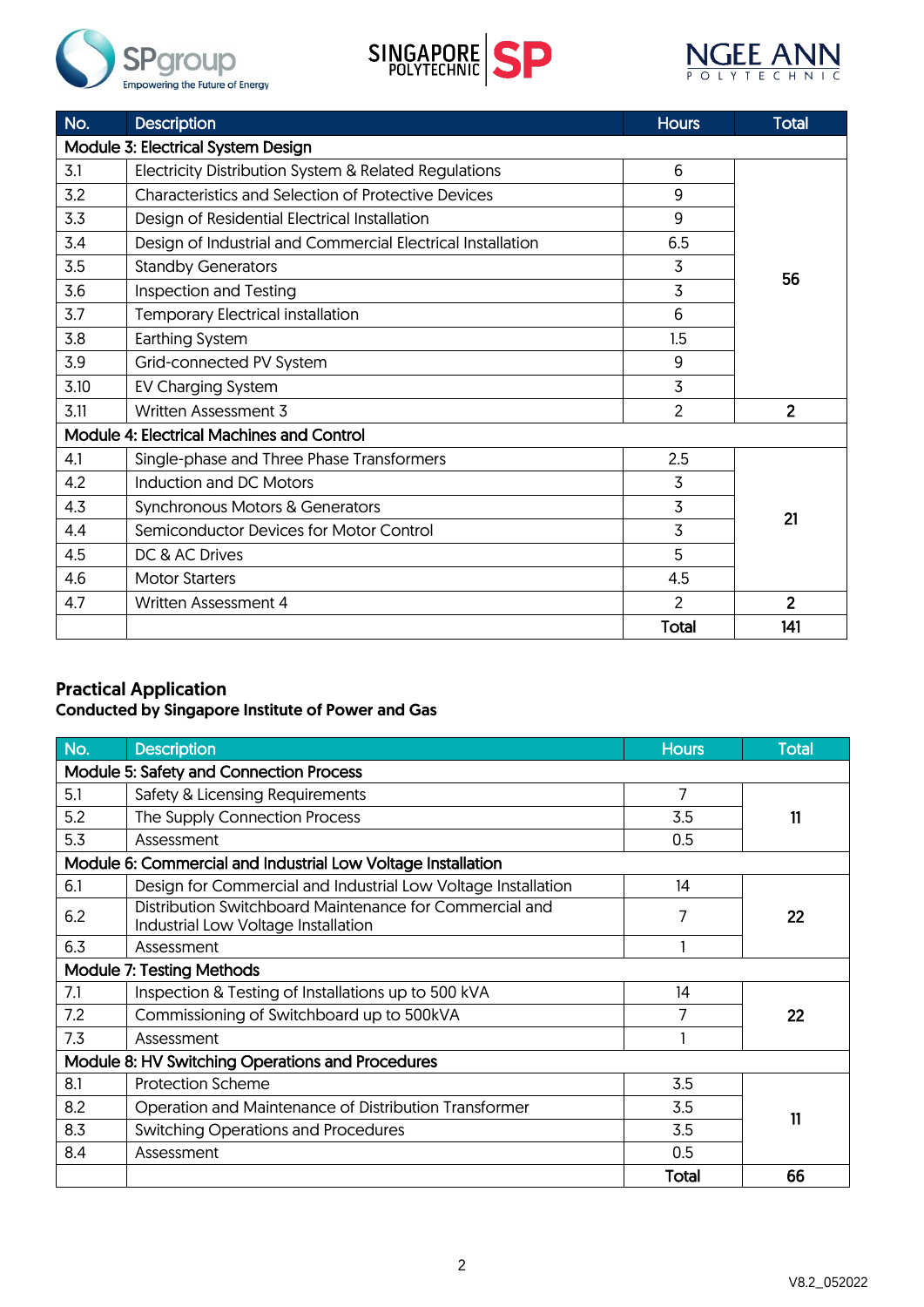





# ASSESSMENT

For modules conducted by SP/NP, a written assessment will be conducted upon completion of each module. For modules conducted by SIPG, a practical assessment will be conducted upon completion of each module.

# PROGRAMME TIMING

The programme will be conducted during weekday evenings (6.30pm – 10.00pm) and Saturdays (8.30am – 6.00pm).

# **CERTIFICATE**

Participants who have successfully pass all theoretical and practical modules will be awarded a Certificate of Achievement jointly issued by SIPG and SP/NP.

### EMA LICENSING COMPETENCY ASSESSMENT

The "Certificate of Achievement" is required by EMA for participants without the relevant educational qualification. Participants are required to ensure that they satisfy the relevant work experience and pass the "EMA Licensing Competency Assessment" to qualify for an Electrical Technician's License.

Please refer to EMA website for more information on application for Electrical Technician License: [https://elise.ema.gov.sg/elise/newworkerapplicationservlet?lic\\_type=TE](https://elise.ema.gov.sg/elise/newworkerapplicationservlet?lic_type=TE)

## PROGRAMME FEE

#### Full Programme (Theoretical Foundation & Practical Applications)

|                    |                  | Nett Fee after SSG Funding*                                                  |                                                       |                                               |  |
|--------------------|------------------|------------------------------------------------------------------------------|-------------------------------------------------------|-----------------------------------------------|--|
|                    | Programme<br>Fee | <b>Singapore Citizens and</b><br><b>Permanent Residents</b><br><40 years old | <b>Singapore Citizens</b><br>$\geq$ 40 years old only | <b>Enhanced Training</b><br>Support for SMEs# |  |
| <b>Without GST</b> | \$11,460.00      | \$3,438.00                                                                   | \$1,146.00                                            | \$1,146.00                                    |  |
| <b>With GST</b>    | \$12,262.20      | \$3,678.66                                                                   | \$1,386.66                                            | \$1,386.66                                    |  |

#### Practical Applications Only

|                    |                  | Nett Fee after SSG Funding*                                                  |                                                       |                                               |  |
|--------------------|------------------|------------------------------------------------------------------------------|-------------------------------------------------------|-----------------------------------------------|--|
|                    | Programme<br>Fee | <b>Singapore Citizens and</b><br><b>Permanent Residents</b><br><40 years old | <b>Singapore Citizens</b><br>$\geq$ 40 years old only | <b>Enhanced Training</b><br>Support for SMEs# |  |
| <b>Without GST</b> | \$4,800.00       | \$1,440.00                                                                   | \$480.00                                              | \$480.00                                      |  |
| <b>With GST</b>    | \$5,136.00       | \$1,540.80                                                                   | \$580.80                                              | \$580.80                                      |  |

\* Subjected to SSG's approval and changes.

# For more information on the Enhanced Training Support for Small & Medium Enterprises (SMEs) scheme, please click [here.](https://www.ssg.gov.sg/programmes-and-initiatives/funding/enhanced-training-support-for-smes1.html)

Self-sponsored applicants may use their SkillsFuture Credit (SFC) to offset the programme fee.

## PROGRAMME SCHEDULE

Next intake: September 2022 (Tentative)

Registration closing date: 4 weeks before programme commencement

*Application will be considered upon submission of completed application form and all necessary supporting documents. SIPG will contact the applicant after confirmation that all admission criteria are met.*

For enquiries, contact SIPG at training-institute@spgroup.com.sg or 6916 7930 SIPG reserves the rights to amend any details relating to the programme without prior notice.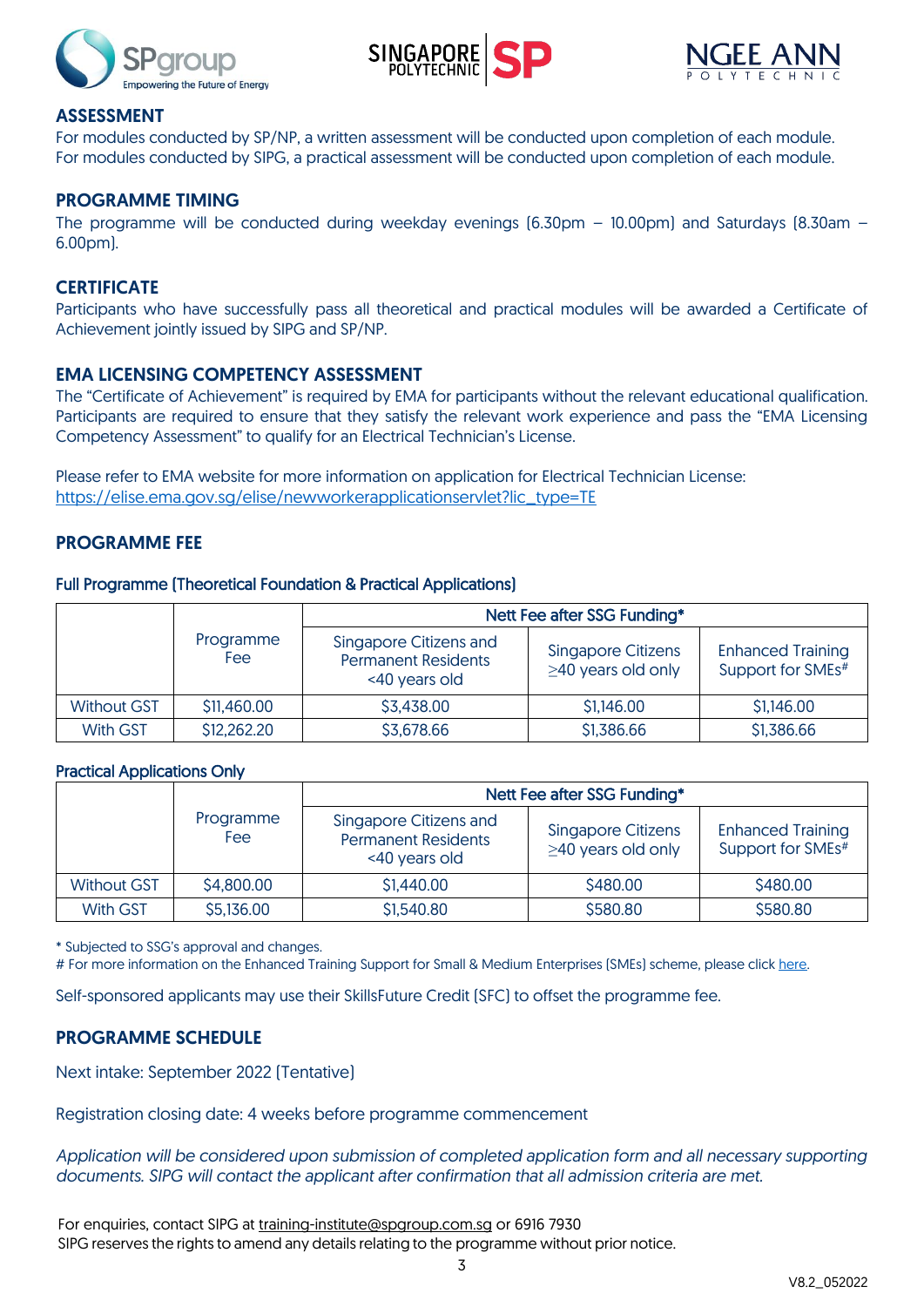





This page is intentionally left blank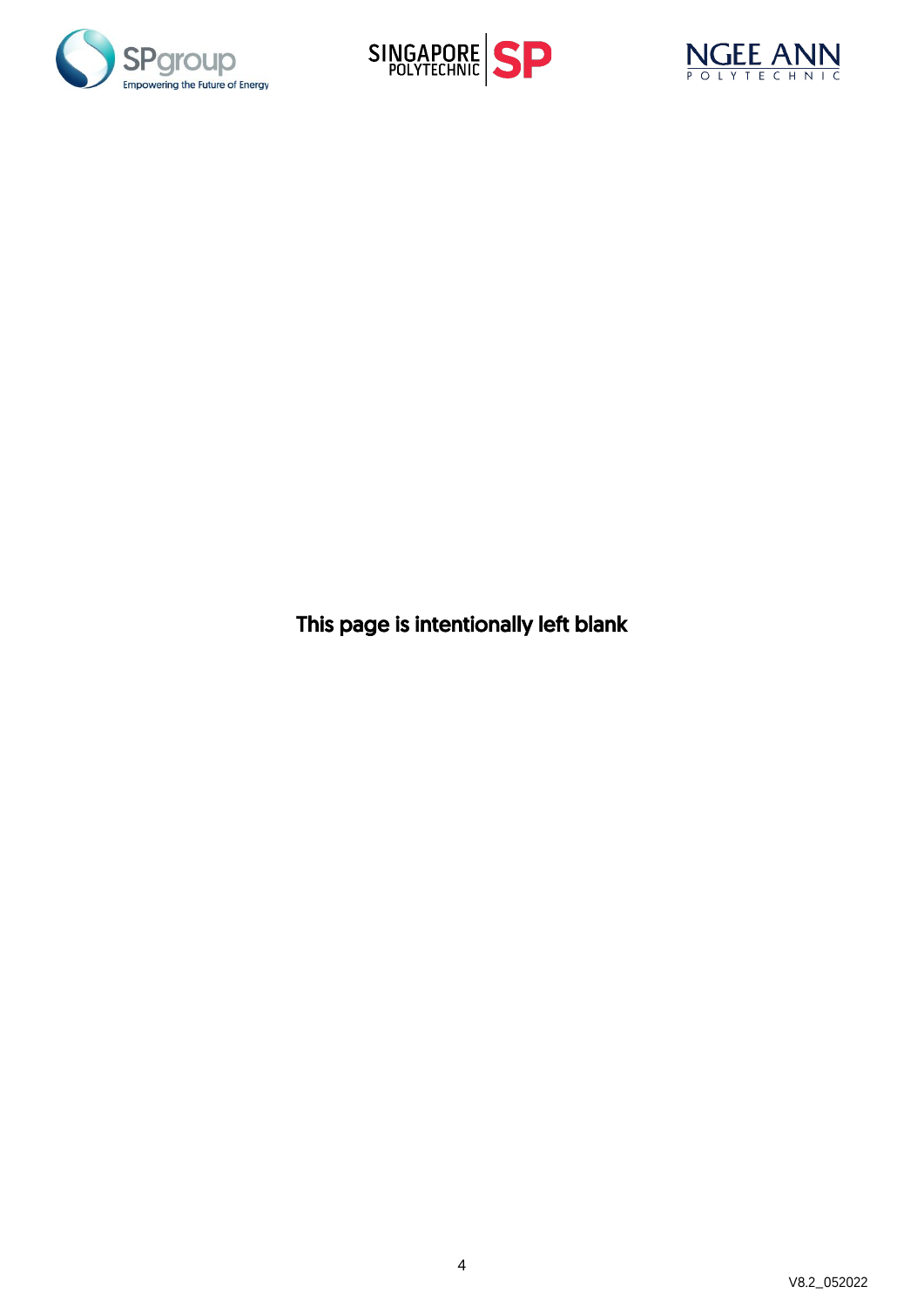





# Registration Form Licensed Electrical Technician Preparatory Programme

| PART A: PERSONAL PARTICULARS                                                                    |                                                                                                                |                               |                                                |                             |                                                          |
|-------------------------------------------------------------------------------------------------|----------------------------------------------------------------------------------------------------------------|-------------------------------|------------------------------------------------|-----------------------------|----------------------------------------------------------|
| □ Self-Sponsored Applicant                                                                      |                                                                                                                |                               | $\Box$ Company-Sponsored Applicant             |                             |                                                          |
| ** Full Name<br>[As in NRIC/FIN]                                                                |                                                                                                                |                               | Gender<br>M/F                                  | Date of Birth<br>[dd/mm/yy] |                                                          |
| ** NRIC/FIN                                                                                     | <b>ID Expiry Date</b><br>(dd/mm/yy]                                                                            |                               | Race:<br>Chinese / Malay / Indian /<br>Others: |                             |                                                          |
| ** Nationality                                                                                  |                                                                                                                | **Monthly Salary <sup>1</sup> | LE License No.<br>(if applicable)              |                             | Years of Relevant<br>Experience as LE<br>(if applicable) |
| ** Contact<br>Number                                                                            |                                                                                                                | <b>Email Address</b>          |                                                |                             |                                                          |
| <b>Address</b><br>[Residential address for<br>self-sponsored applicants)                        |                                                                                                                |                               |                                                |                             |                                                          |
|                                                                                                 | FOR COMPANY-SPONSORED APPLICANTS ONLY                                                                          |                               |                                                |                             |                                                          |
| Company Name                                                                                    |                                                                                                                |                               |                                                |                             |                                                          |
| Company<br><b>Address</b>                                                                       |                                                                                                                |                               |                                                |                             |                                                          |
| <b>Contact Person</b>                                                                           |                                                                                                                |                               | Designation                                    |                             |                                                          |
| <b>Contact Number</b>                                                                           |                                                                                                                |                               | Email<br>Address                               |                             |                                                          |
| <b>PART B: PRE-REQUISITES</b>                                                                   |                                                                                                                |                               |                                                |                             |                                                          |
|                                                                                                 | 1. Please indicate your relevant practical work experience:                                                    |                               |                                                |                             |                                                          |
| <b>Employer Name</b>                                                                            |                                                                                                                | <b>Position Held</b>          | Year of Joining                                |                             | Year of Leaving                                          |
|                                                                                                 |                                                                                                                |                               |                                                |                             |                                                          |
|                                                                                                 |                                                                                                                |                               |                                                |                             |                                                          |
|                                                                                                 |                                                                                                                |                               |                                                |                             |                                                          |
| 2. Please indicate your educational qualifications:<br>Qualification Title<br>Name of Institute |                                                                                                                |                               |                                                |                             | Year Completed                                           |
|                                                                                                 |                                                                                                                |                               |                                                |                             |                                                          |
|                                                                                                 |                                                                                                                |                               |                                                |                             |                                                          |
|                                                                                                 |                                                                                                                |                               |                                                |                             |                                                          |
|                                                                                                 | Please attach relevant supporting documents. (Refer to Annex A for the list of supporting documents required.) |                               |                                                |                             |                                                          |

<sup>&</sup>lt;sup>1</sup> Salary range:

a) Unemployed b) Below \$1,000 c) \$1,000 - \$1,499 d) \$1,500 - \$1,999 e) \$2,000 - \$2,499 f) \$2,500 - \$2,999 g) \$3,000 - \$3,499 h) \$3,500 and above \*\* Mandatory field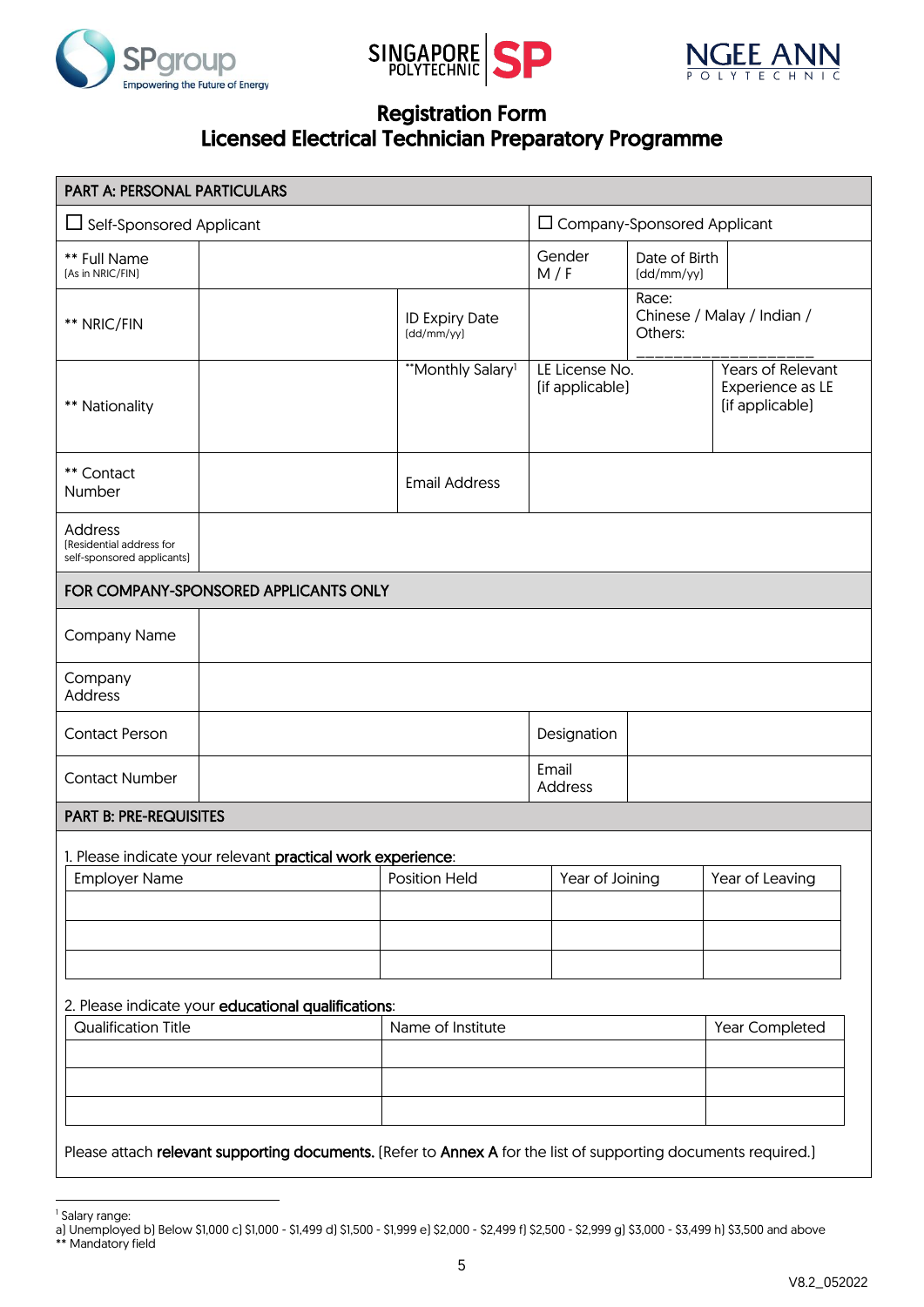





#### PART C: PROGRAMME TYPE

Please tick the programme type that

☐ Full Programme - Theoretical Foundation & Practical Applications

☐ Practical Applications only (Applicable only to applicants with Diploma in Electrical Power Engineering from Singapore Polytechnic/Ngee Ann Polytechnic or higher qualifications that are recognised by EMA/PEB.)

#### PART D: PAYMENT

Payment is only required after the programme has been scheduled for the applicant and applicant has confirmed his/her availability.

An invoice with the final amount (after funding, if any) will be sent to the applicant. Modes of payment will be advised at the point of issuing the invoice to the applicant.

PART E: DECLARATION

By submitting this registration form:

- I hereby declare that all information given is true and accurate;
- I acknowledge that SIPG shall not be responsible should EMA rejects my application for licensing; and
- I agree to the terms and conditions stated below.

| (i) For Self-Sponsored Application                                                                                                                                                                                                                                                                                                           | (ii) For Company-Sponsored Application |            |               |
|----------------------------------------------------------------------------------------------------------------------------------------------------------------------------------------------------------------------------------------------------------------------------------------------------------------------------------------------|----------------------------------------|------------|---------------|
| Name:                                                                                                                                                                                                                                                                                                                                        | Name of Authorised<br>Personnel:       |            |               |
| Signature:                                                                                                                                                                                                                                                                                                                                   | Signature:                             |            | Company Stamp |
| Date:                                                                                                                                                                                                                                                                                                                                        | Date:                                  |            |               |
| <b>PART F: PERSONAL DATA PROTECTION ACT</b>                                                                                                                                                                                                                                                                                                  |                                        |            |               |
| I/We acknowledge and agree that SIPG may collect, use and disclose to any third party any<br>and all particulars relating to my/our personal information for the purposes of                                                                                                                                                                 |                                        | Name:      |               |
| providing the requested services in respect of the programme(s),<br>$\lceil i \rceil$<br>billing and account management (including debt collection or recovery);<br>fii)<br>(iii) conducting surveys or obtaining feedback;<br>(iv) informing me/us of services and offers by SIPG, its related entities and business affiliates             |                                        | Signature: |               |
| (unless I/we duly inform you otherwise); and<br>(v) complying with all applicable laws and regulations, and business requirements.                                                                                                                                                                                                           |                                        | Date:      |               |
| <b>TERMS AND CONDITIONS:</b><br>The company and individual applicant have read and understood the terms of the programme information and registration form.<br>11<br>The information collected on this form is used for programme registration, account servicing of programme-related activities and/or for application of programme-<br>21 |                                        |            |               |

- related funding to appropriate funding agencies.
- 3) This registration form must be submitted to SIPG at least 4 weeks before programme commencement.
- 4) Payment must be made to SIPG before programme commencement.<br>5) SIPG reserves the right to amend any details relating to the programm
- 5) SIPG reserves the right to amend any details relating to the programme without any prior notice.<br>6) Request for withdrawal must be made in writing and are subject to approval by SIPG.
- Request for withdrawal must be made in writing and are subject to approval by SIPG.<br>5) S working days before programme commencement : 100% refund: >5 working days before programme commencement Less than 5 working days before programme commencement : no refund.
- 7) Request for transfer/replacement must be made in writing at least 5 working days before programme commencement and is subject to approval by SIPG. SIPG reserves the right to impose an administration fee for such requests.
- 8) Trainee shall be bound by the terms and conditions of any applicable funding scheme as approved by SIPG.<br>9) In the event that the trainee fails to meet any of the requirements set under the funding scheme or has be
- In the event that the trainee fails to meet any of the requirements set under the funding scheme or has been granted funding for the same programme before, thereby resulting that his/her funding application is rejected, the trainee is liable to pay the balance of the full programme fee to SIPG.
- 10) Photographs of trainees may be taken at the event for SIPG's marketing materials and other publications.